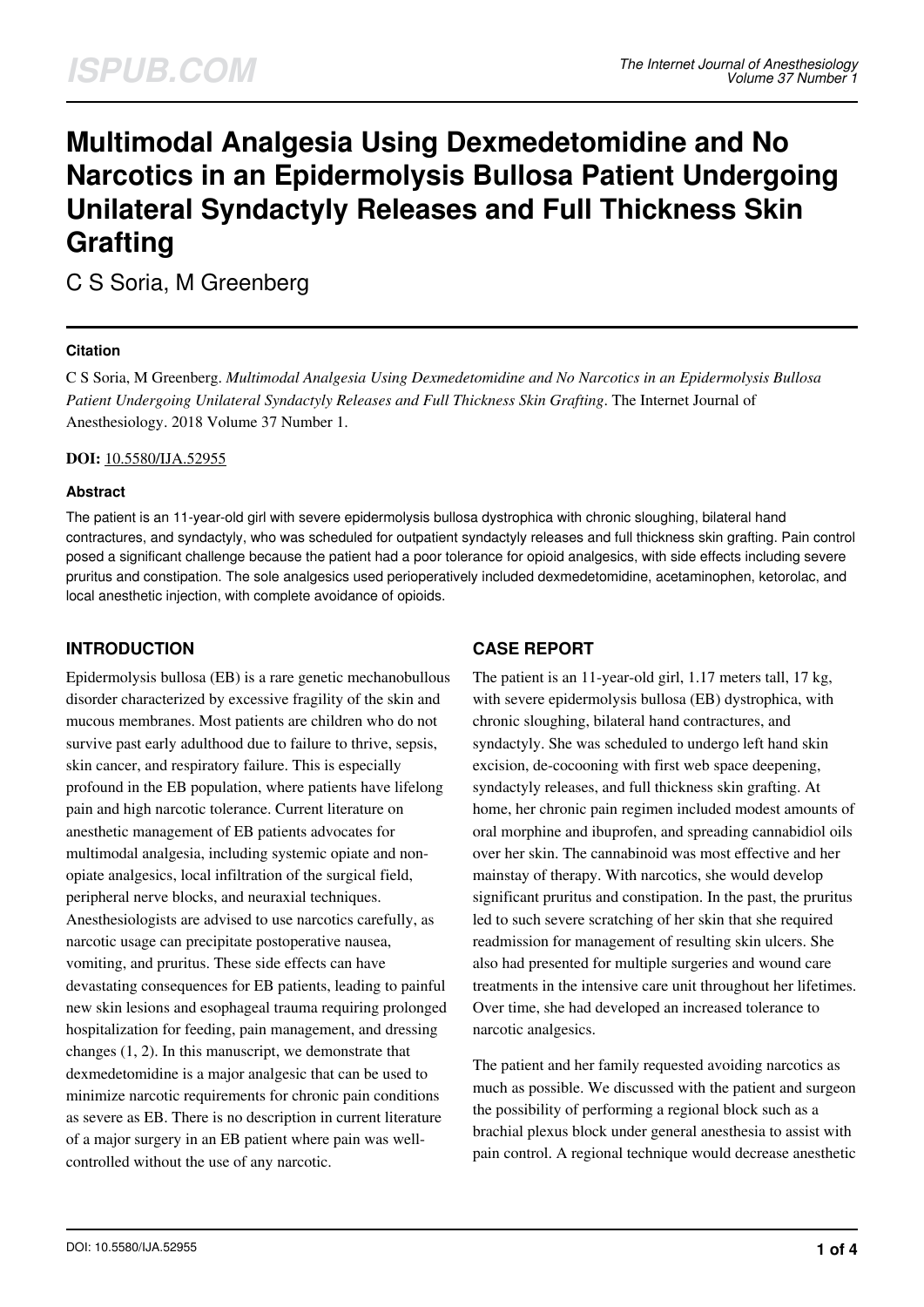and systemic analgesic requirements. The family elected not to receive a regional block. Instead, the plan was for us to use primarily dexmedetomidine for systemic analgesia and for the surgeon to perform local anesthetic infiltration of the surgical field.

The patient walked herself to the operating room (OR) and positioned herself on the OR table. Routine monitors were placed with caution to minimize unnecessary pressure, avoid adhesives, and provide extra lubrication of all equipment in contact with the patient's skin. Due to the long duration and extensive nature of the surgery, which would require careful positioning and periods of high stimulation, we elected to perform the surgery under general anesthesia with an endotracheal tube. A laryngeal mask airway was not used to minimize the risk of trauma to the oropharynx and larynx from sliding a relatively large silicone structure down the mucosa.

A gentle inhalational mask induction was performed with 8% sevoflurane. The anesthesia resident provided gentle chin lift to assist with ventilation, and the patient was maintained on spontaneous ventilation. The anesthesia attending established IV access without a tourniquet using a 22 G catheter. The patient was induced with propofol 3 mg/kg and vecuronium 0.1 mg/kg. Gentle direct laryngoscopy with a Miller 2 blade was performed and a 4.5 cuffed endotracheal tube. Anesthesia was maintained with a 0.5% sevoflurane and a propofol infusion of 200 mcg/kg/min. The low concentration of sevoflurane was enough to ensure lack of awareness. The anesthetic based primarily on a propofol infusion was intended to minimize postoperative nausea and vomiting, which would cause new esophageal and pharyngeal lesions.

Dexmedetomidine boluses of 0.5-1 mcg/kg were provided throughout the case, for a total of 25 mcg of dexmedetomidine. Additionally, weight-based dosing of acetaminophen 15 mg/kg and ketorolac 0.5 mg/kg were given just prior to emergence from anesthesia. The plastic surgeon first used a knife and tenotomy scissors to perform a syndactyly release of the second, third, and fourth web spaces. A full thickness skin graft was then harvested from the left groin and sutured over the web spaces and volar aspects of the fingers. The wounds were dressed with bacitracin ointment and covered with xerform and kling wrap, and secured in a long arm cast to pad bony prominences. Prior to dressing application, the surgeon injected a total of 10 cc of 0.25% bupivacaine for local

anesthetic. The patient was extubated in the operating room while deeply anesthetized to decrease the risk of airway trauma from coughing and bucking. In the recovery room, the patient was comfortable and free of pain and pruritus. She was discharged to home the same day.

# **DISCUSSION**

EB is a rare genetic mechanobullous disorder characterized by excessive fragility of the skin and mucous membranes (1). Patients will undergo multiple surgeries in their lifetime, most commonly for wound care and extensive dressing changes, and repair of syndactyly, joint contractures, esophageal stricture, and tracheal stenosis. The importance of not creating new lesions cannot be overemphasized. New lesions may have debilitating consequences, including the inability to eat, prolonged hospitalization, respiratory difficulty, and infection.

It is important to provide adequate postoperative analgesia. This enables speedy recovery from surgery and discharge to home. In the immediate postoperative period, uncontrolled pain may result in emotional and physical distress, sleep disturbance, impaired respiratory function, increased metabolic requirements, and impaired gastrointestinal mobility. In particular, EB patients who emerge from anesthesia in significant pain may thrash and scratch their skin, creating new traumatic lesions. In the long term, poor analgesia can lead to chronic pain, behavioral changes such as difficulty sleeping, and poor wound healing.

Multimodal analgesia employs opioid and non-opioid analgesics, as well as neuraxial techniques and regional blockade. Dexmedetomidine in particular is an important non-opiate sedative analgesic. It acts centrally as an alpha-2 agonist at the local ceruleus to cause sedation and anxiolysis. Peripherally it acts at alpha-2 receptors in the dorsal horn of the spinal cord and inhibits substance P release for antinociceptive and opioid synergistic effects. Consequences of large bolus, rapid administration of dexmedetomidine include refractory bradycardia and hypotension. Administration as an infusion or small boluses over time can mitigate this risk. With a duration of action of 60-120 minutes, dexmedetomidine can be given intraoperatively and still provide postoperative analgesia in the immediate recovery period. Unlike opioids, dexmedetomidine does not act at opioid receptors and does not cause constipation or pruritus (2-4).

Until now, there has been no published case report of a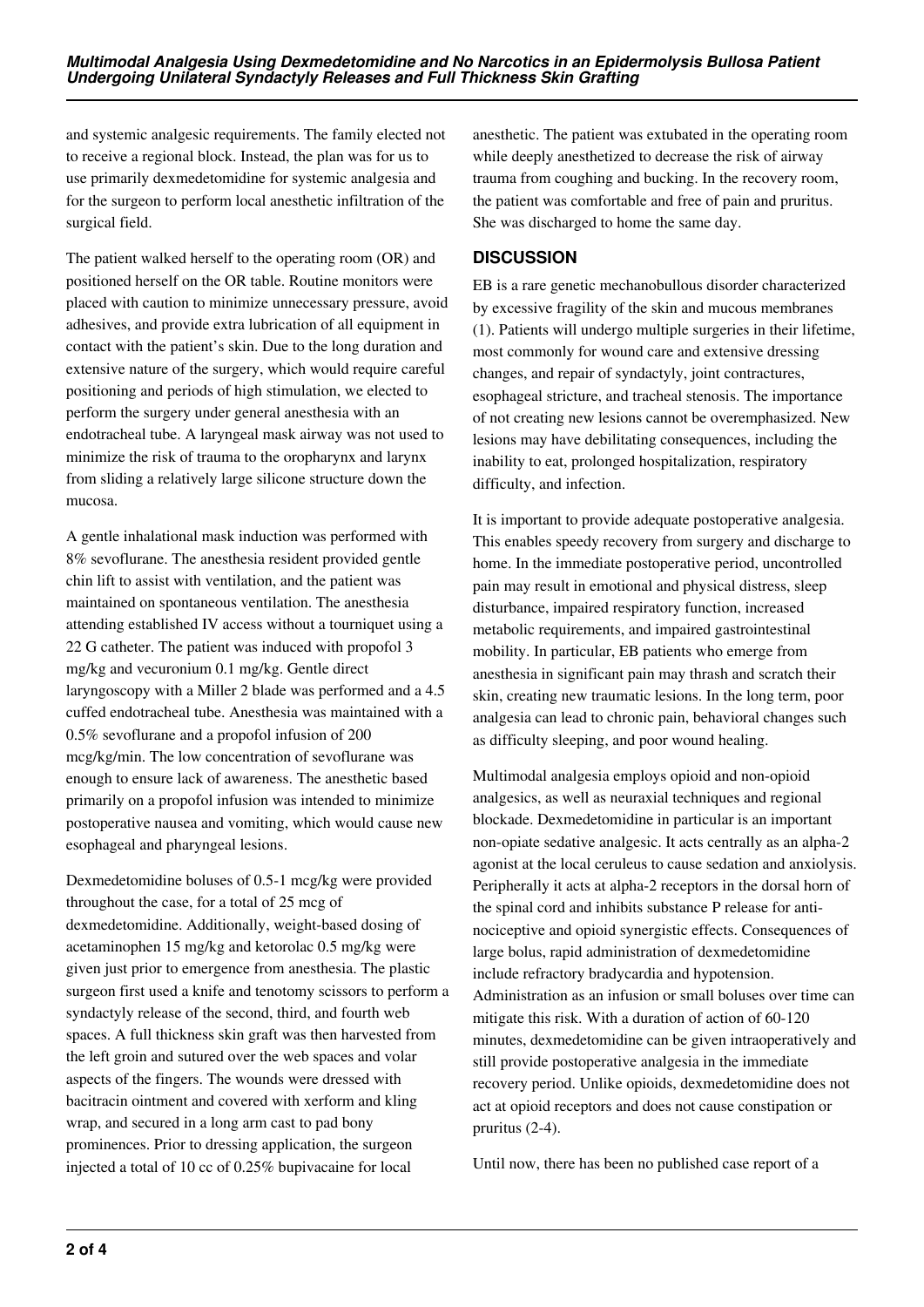patient with epidermolysis bullosa undergoing major surgery and receiving dexmedetomidine as the primary analgesic with absolutely no use of narcotics for perioperative pain control. Avoidance of narcotics in this patient population highlights the potential role for dexmedetomidine as a potent analgesic. EB patients suffer from chronic pain and undergo painful procedures. They can develop considerable tolerance to opioids over time. Minimization of narcotics decreases side effects such as sedation, postoperative nausea and vomiting, and pruritus (5). This is in line with the American Academy of Pediatrics (AAP), Center for Disease Control, and Food and Drug Administration's goals of reducing narcotics in the United States. Poisoning from opioid analgesics has become the most frequent type of drug poisoning and correlates with an increase in prescription of opioid analgesics. The AAP has formed the "Committee on Substance Use and Prevention" to develop guidelines to treat opioid use disorders among adolescents in particular and ensure that patients with severe refractory pain receive appropriate analgesics.

# **KEY CLINICAL MESSAGE**

Goals of safe anesthetic management for EB patients include preventing new lesions, optimizing pain control, and avoiding airway trauma, especially with emergence and induction. Multimodal analgesia decreases narcotic use, thereby reducing sedation, constipation, and pruritus. Dexmedetomidine is an important non-opioid analgesic for chronic pain patients undergoing major surgeries.

## **References**

1. Culpepper TL. Anesthetic implications in epidermolysis bullosa dystrophica. J Am Assoc Nurse Anesth 2001;69(2):114-118.

2. Mason KP, Lerman J. Dexmedetomidine in children: Current knowledge and future applications. Anesth Analg 2011;113(5):1129-1142.

3. Phan H NM. Clinical uses of dexmedetomidine in pediatric patients. - PubMed - NCBI. Paediatr Drugs 2008;10(1):49-69.

4. Su F, Hammer GB. Dexmedetomidine: pediatric pharmacology, clinical uses and safety. Expert Opin Drug Saf 2011;10(1):55-66.

5. Sivrikaya GU. Multimodal Analgesia for Postoperative Pain Management. Pain Manag - Curr Issues Opin 2012:177-210.